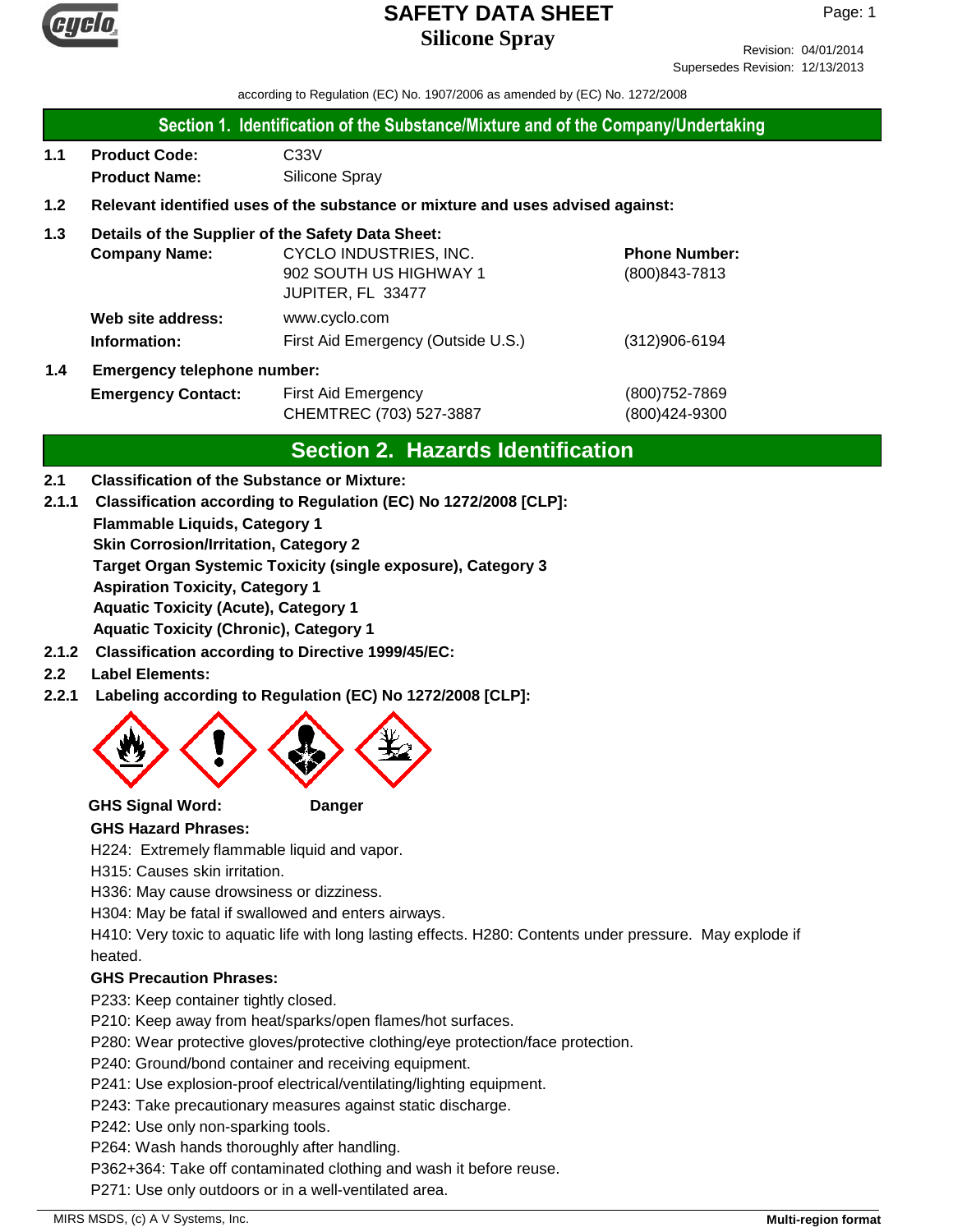

Revision: 04/01/2014 Supersedes Revision: 12/13/2013

P261: Avoid breathing dust/fume/gas/mist/vapours/spray.

P273: Avoid release to the environment.

#### **GHS Response Phrases:**

P370+378: In case of fire, usefoam, CO2, dry chemical or water fog to extinguish.

P301+310: IF SWALLOWED: Immediately call a POISON CENTER or doctor/physician.

P331: Do NOT induce vomiting.

P304+340: IF INHALED: Remove victim to fresh air and keep at rest in a position comfortable for breathing. P303+361+353: IF ON SKIN (or hair): Remove/take off immediately all contaminated clothing. Rinse skin with water/shower.

P332+313: If skin irritation occurs, get medical advice/attention.

P305+351+338: IF IN EYES: Rinse cautiously with water for several minutes. Remove contact lenses, if present and easy to do. Continue rinsing.

P337+313: If eye irritation persists, get medical advice/attention.

P309+311: Call a POISON CENTER or doctor/physician if exposed or you feel unwell.

#### **GHS Storage and Disposal Phrases:**

P403+233: Store container tightly closed in well-ventilated place.

P501: Dispose of contents/container in accordance with local/regional/national/international regulation.

### **2.2.2 Labeling according to Directive 1999/45/EC:**

#### **Hazard Rating System:**

| <b>HEALTH</b>       |  |
|---------------------|--|
| <b>FLAMMABILITY</b> |  |
| <b>REACTIVITY</b>   |  |
| <b>PPE</b>          |  |

**2.3 Adverse Human Health**

**Effects and Symptoms:**

**Medical Conditions** None known when used as directed. **Generally Aggravated**

**By Exposure:**

# **Section 3. Composition/Information on Ingredients**

| CAS#       | Hazardous Components (Chemical Name)/<br><b>REACH Registration No.</b> | <b>Concentration</b> | $EC$ No./<br>EC Index No. | <b>Risk Phrases/</b><br><b>GHS Classification</b>                                                                                                                       |
|------------|------------------------------------------------------------------------|----------------------|---------------------------|-------------------------------------------------------------------------------------------------------------------------------------------------------------------------|
| 64742-47-8 | Hydrotreated light distillate (petroleum)                              | 32.0%                | 265-149-8<br>649-422-00-2 | Xn: R65<br>Asp. Toxic. 1: H304                                                                                                                                          |
| 142-82-5   | Heptane                                                                | 30.0 %               | 205-563-8<br>601-008-00-2 | F; Xn; N; R11-38-50/53-65-67<br>Flam. Lig. 2: H225<br>Asp. Toxic. 1: H304<br>Skin Corr. 2: H315<br>TOST (SE) 3: H335 H336<br>Aquatic (A) 1: H400<br>Aquatic (C) 1: H410 |
| 74-98-6    | Propane                                                                | 30.0 %               | 200-827-9<br>601-003-00-5 | $F +: R12$<br>Comp. Gas: H280<br>Flam, Gas 1: H220                                                                                                                      |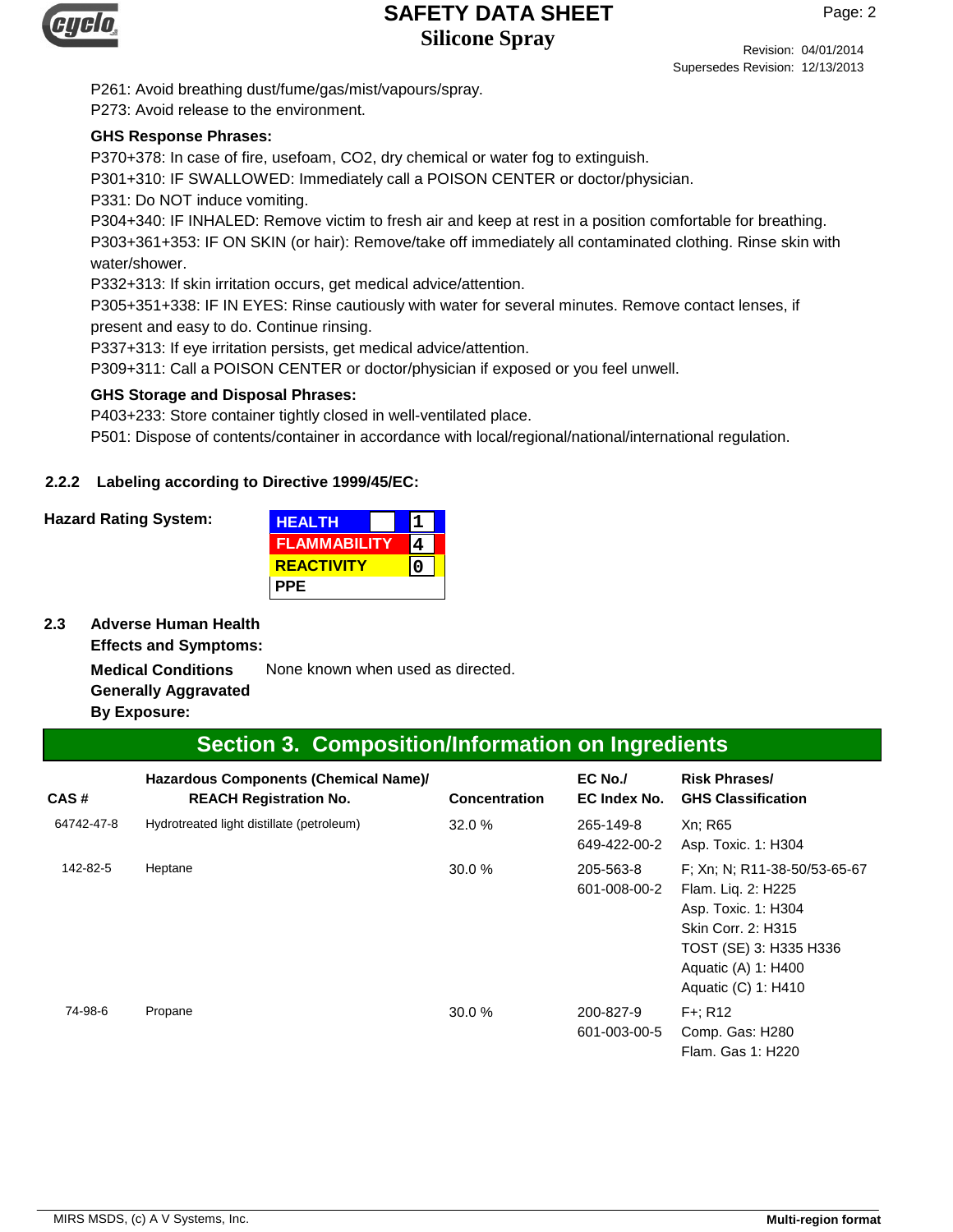

Revision: 04/01/2014 Supersedes Revision: 12/13/2013

|                                                                                                                                                                                                                                              |                                                                                                                                                                                                                                                   |                              |                                                                                                                                                                                                                                                               | <b>Section 4. First Aid Measures</b>                                                                                                                                                                                                                                                                                                                                                                |                                                               |                     |
|----------------------------------------------------------------------------------------------------------------------------------------------------------------------------------------------------------------------------------------------|---------------------------------------------------------------------------------------------------------------------------------------------------------------------------------------------------------------------------------------------------|------------------------------|---------------------------------------------------------------------------------------------------------------------------------------------------------------------------------------------------------------------------------------------------------------|-----------------------------------------------------------------------------------------------------------------------------------------------------------------------------------------------------------------------------------------------------------------------------------------------------------------------------------------------------------------------------------------------------|---------------------------------------------------------------|---------------------|
| 4.1                                                                                                                                                                                                                                          | <b>Measures:</b>                                                                                                                                                                                                                                  |                              | adverse reaction occurs.                                                                                                                                                                                                                                      | Description of First Aidlf swallowed, induce vomiting only on the advice of a physician. If inhaled, remove to<br>fresh air. Administer oxygen if needed. Apply artificial respiration if breathing has<br>stopped. In case of skin contact, wipe off with towel. Wash area with soap and water. In<br>case of eye contact, flush with water for at least 15 minutes. Call physician immediately if |                                                               |                     |
|                                                                                                                                                                                                                                              |                                                                                                                                                                                                                                                   |                              |                                                                                                                                                                                                                                                               | <b>Section 5. Fire Fighting Measures</b>                                                                                                                                                                                                                                                                                                                                                            |                                                               |                     |
| 5.1                                                                                                                                                                                                                                          | Media:                                                                                                                                                                                                                                            |                              | Suitable Extinguishing Foam, CO2, dry chemical, water fog.                                                                                                                                                                                                    |                                                                                                                                                                                                                                                                                                                                                                                                     |                                                               |                     |
| 5.2                                                                                                                                                                                                                                          | and Hazards:                                                                                                                                                                                                                                      | <b>Flammable Properties</b>  |                                                                                                                                                                                                                                                               | Closed containers may explode from internal pressure build-up when exposed to extreme<br>heat and discharge contents. Vapor accumulation can flash or explode if ignited.<br>Overexposure to decomposition products may cause a health hazard. Symptoms may<br>not be readily apparent. Obtain medical attention.                                                                                   |                                                               |                     |
|                                                                                                                                                                                                                                              | Flash Pt:                                                                                                                                                                                                                                         |                              |                                                                                                                                                                                                                                                               | NE-156.00 F (-104.4 C) Method Used: Estimate                                                                                                                                                                                                                                                                                                                                                        |                                                               |                     |
|                                                                                                                                                                                                                                              |                                                                                                                                                                                                                                                   | <b>Explosive Limits:</b>     | LEL: $.7$                                                                                                                                                                                                                                                     | UEL: 9.5                                                                                                                                                                                                                                                                                                                                                                                            |                                                               |                     |
| 5.3                                                                                                                                                                                                                                          | <b>Fire Fighting</b><br><b>Instructions:</b>                                                                                                                                                                                                      | <b>Autoignition Pt:</b>      | No data.<br>Wear goggles and self-contained breathing apparatus. Water spray may be ineffective.<br>Water may be used to cool containers to prevent pressure build-up and explosion when<br>exposed to extreme heat. If water is used, fog nozzles preferred. |                                                                                                                                                                                                                                                                                                                                                                                                     |                                                               |                     |
|                                                                                                                                                                                                                                              |                                                                                                                                                                                                                                                   |                              |                                                                                                                                                                                                                                                               | <b>Section 6. Accidental Release Measures</b>                                                                                                                                                                                                                                                                                                                                                       |                                                               |                     |
| 6.3                                                                                                                                                                                                                                          | Avoid breathing vapors. Ventilate area. Remove all sources of ignition. Clean up area<br><b>Methods and Material</b><br><b>For Containment and</b><br>with absorbent material and place in closed containers for disposal.<br><b>Cleaning Up:</b> |                              |                                                                                                                                                                                                                                                               |                                                                                                                                                                                                                                                                                                                                                                                                     |                                                               |                     |
|                                                                                                                                                                                                                                              |                                                                                                                                                                                                                                                   |                              |                                                                                                                                                                                                                                                               | <b>Section 7. Handling and Storage</b>                                                                                                                                                                                                                                                                                                                                                              |                                                               |                     |
| <b>Precautions To Be</b><br>Do not puncture or incinerate cans. Do not stick pin, nail or any other sharp object into<br>7.1<br>opening on top of can. Do not spray in eyes. Keep out of the reach of children.<br><b>Taken in Handling:</b> |                                                                                                                                                                                                                                                   |                              |                                                                                                                                                                                                                                                               |                                                                                                                                                                                                                                                                                                                                                                                                     |                                                               |                     |
| 7.2                                                                                                                                                                                                                                          | <b>Precautions To Be</b><br>Store and use in cool, dry, well-ventilated areas. Vapors may cause flash fire. Keep<br>away from heat, sparks and flame. Do not store above 120 degrees F.<br><b>Taken in Storing:</b>                               |                              |                                                                                                                                                                                                                                                               |                                                                                                                                                                                                                                                                                                                                                                                                     |                                                               |                     |
|                                                                                                                                                                                                                                              |                                                                                                                                                                                                                                                   |                              |                                                                                                                                                                                                                                                               | <b>Section 8. Exposure Controls/Personal Protection</b>                                                                                                                                                                                                                                                                                                                                             |                                                               |                     |
| 8.1                                                                                                                                                                                                                                          |                                                                                                                                                                                                                                                   | <b>Exposure Parameters:</b>  |                                                                                                                                                                                                                                                               |                                                                                                                                                                                                                                                                                                                                                                                                     |                                                               |                     |
| CAS#                                                                                                                                                                                                                                         |                                                                                                                                                                                                                                                   | <b>Partial Chemical Name</b> |                                                                                                                                                                                                                                                               | <b>Britain EH40</b>                                                                                                                                                                                                                                                                                                                                                                                 | <b>France VL</b>                                              | <b>Europe</b>       |
|                                                                                                                                                                                                                                              | 64742-47-8                                                                                                                                                                                                                                        |                              | Hydrotreated light distillate (petroleum)                                                                                                                                                                                                                     | No data.                                                                                                                                                                                                                                                                                                                                                                                            | No data.                                                      | No data.            |
|                                                                                                                                                                                                                                              | 142-82-5                                                                                                                                                                                                                                          | Heptane                      |                                                                                                                                                                                                                                                               | TWA: 2085 mg/m3 (500 ppm)<br>STEL: $()$                                                                                                                                                                                                                                                                                                                                                             | TWA: 1668 mg/m3 (400<br>ppm)<br>STEL: 2085 mg/m3 (500<br>ppm) | TWA: 2085. mg/m3    |
|                                                                                                                                                                                                                                              | 74-98-6                                                                                                                                                                                                                                           | Propane                      |                                                                                                                                                                                                                                                               | No data.                                                                                                                                                                                                                                                                                                                                                                                            | No data.                                                      | No data.            |
| CAS#                                                                                                                                                                                                                                         |                                                                                                                                                                                                                                                   | <b>Partial Chemical Name</b> |                                                                                                                                                                                                                                                               | <b>OSHA TWA</b>                                                                                                                                                                                                                                                                                                                                                                                     | <b>ACGIH TWA</b>                                              | <b>Other Limits</b> |
|                                                                                                                                                                                                                                              | 64742-47-8                                                                                                                                                                                                                                        |                              | Hydrotreated light distillate (petroleum)                                                                                                                                                                                                                     | PEL: 1000 ppm                                                                                                                                                                                                                                                                                                                                                                                       | TLV: 200 mg/m3                                                | No data.            |
|                                                                                                                                                                                                                                              | 142-82-5                                                                                                                                                                                                                                          | Heptane                      |                                                                                                                                                                                                                                                               | PEL: 500 ppm                                                                                                                                                                                                                                                                                                                                                                                        | TLV: 400 ppm                                                  | No data.            |
|                                                                                                                                                                                                                                              | 74-98-6                                                                                                                                                                                                                                           | Propane                      |                                                                                                                                                                                                                                                               | PEL: 1000 ppm                                                                                                                                                                                                                                                                                                                                                                                       | TLV: (2500 ppm)                                               | No data.            |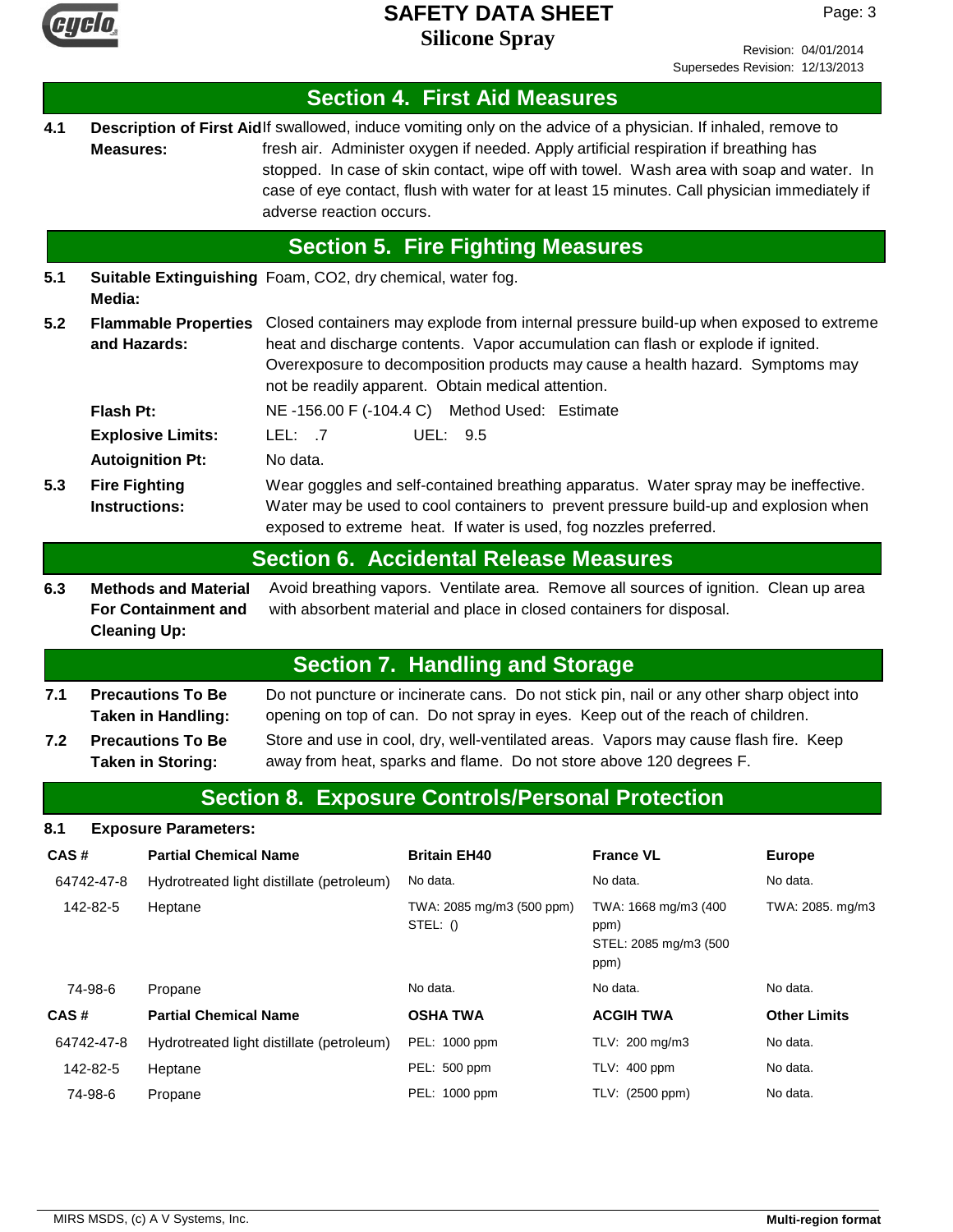

Revision: 04/01/2014 Supersedes Revision: 12/13/2013

# **8.2 Exposure Controls:**

**8.2.1 Engineering Controls** Sufficient to prevent inhalation of solvent vapors. General dilution and/or local exhaust ventilation in volume or pattern to keep PEL/TLV of most hazardous ingredient below acceptable limit and LEL below stated limit. **(Ventilation etc.):**

# **8.2.2 Personal protection equipment:**

limits.

| <b>Eye Protection:</b>                      | Use of safety glasses with splash guards or full face shield is recommended.                                                                                                                                                                                                                                                                                                               |
|---------------------------------------------|--------------------------------------------------------------------------------------------------------------------------------------------------------------------------------------------------------------------------------------------------------------------------------------------------------------------------------------------------------------------------------------------|
| <b>Protective Gloves:</b>                   | Solvent resistant gloves required for prolonged or repeated contact.                                                                                                                                                                                                                                                                                                                       |
| <b>Other Protective</b><br><b>Clothing:</b> | Use of solvent resistant aprons or other clothing is recommended.                                                                                                                                                                                                                                                                                                                          |
| (Specify Type):                             | Respiratory Equipment Avoid breathing vapors. Use with adequate ventilation equal to out of doors. In restricted<br>areas, use approved chemical/mechanical filters designed to remove a combination of<br>particles and vapor. In confined areas, use approved air line type respirator or hood.<br>Self-contained breathing apparatus is required for vapor concentrations above PEL/TLV |

**Work/Hygienic/Mainten** Eye washes and safety showers in the workplace are recommended. **ance Practices:**

# **Section 9. Physical and Chemical Properties**

#### **Physical States:** [ ] Gas [ X ] Liquid [ ] Solid **Melting Point:** No data. **Boiling Point:** -44.00 F (-42.2 C) - -410.00 F (-245.6 C) **Flash Pt:** NE -156.00 F (-104.4 C) Method Used: Estimate **Explosive Limits:** LEL: .7 UEL: 9.5 **Vapor Pressure (vs. Air or mm Hg):** No data. **Vapor Density (vs. Air = 1):** > air **Evaporation Rate:** No data. Appearance and Odor: Concentrate is clear liquid. **9.1 Information on Basic Physical and Chemical Properties Specific Gravity (Water = 1):** .64 **Solubility in Water:** No data. **Autoignition Pt:** No data. **Percent Volatile:** 60.0 % by weight. **9.2 Other Information 10.4 Conditions To Avoid -10.5 10.6 10.1 10.2 10.3 Conditions To Avoid -** No data available. **Section 10. Stability and Reactivity** Application to hot surfaces. Storage above 120 degrees F. Exposure to open flame. **Instability:** Unstable [ ] Stable [ X ] **Strong oxidizing agents. Materials To Avoid:** Fumes may contain carbon monoxide and other toxic fumes. **Decomposition Or Byproducts: Possibility of** Will occur [ ] Will not occur [ X ] **Hazardous Reactions: Hazardous Reactions: Reactivity:** No data available.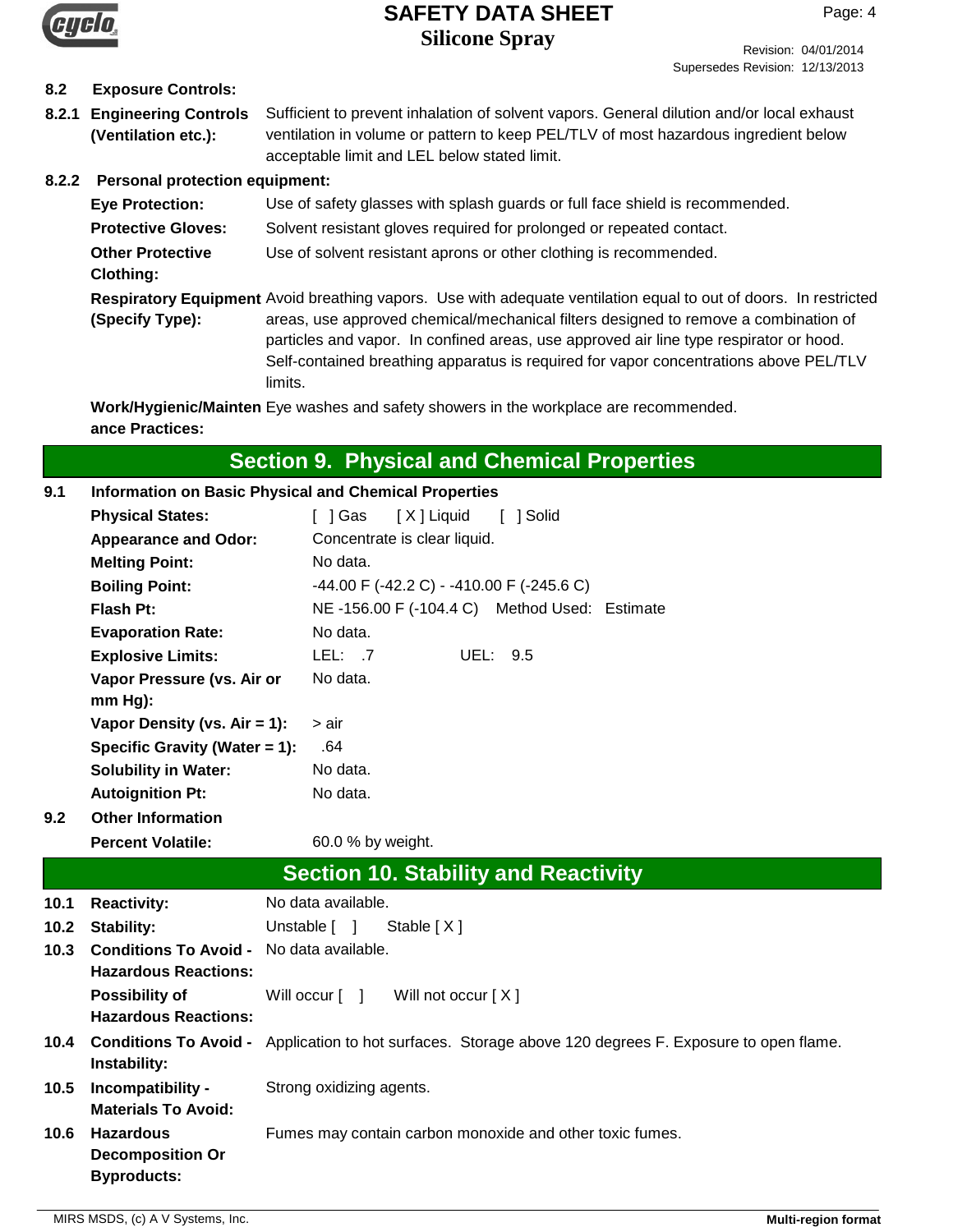

Revision: 04/01/2014 Supersedes Revision: 12/13/2013

|      |                                                 | <b>Section 11. Toxicological Information</b>                                                                                                                                   |
|------|-------------------------------------------------|--------------------------------------------------------------------------------------------------------------------------------------------------------------------------------|
| 11.1 | Information on<br><b>Toxicological Effects:</b> | No data available.                                                                                                                                                             |
|      |                                                 | CAS# 142-82-5:                                                                                                                                                                 |
|      |                                                 | Other Studies:, TDLo, Oral, Rat, 60.00 GM/KG, 3 W.<br>Results:                                                                                                                 |
|      |                                                 | Kidney, Ureter, Bladder: Changes in liver weight.                                                                                                                              |
|      |                                                 | - National Technical Information Service, Vol/p/yr: OTS0571116,                                                                                                                |
|      |                                                 | Other Studies:, TDLo, Oral, Rat, 260.0 GM/KG, 13 W.<br>Results:                                                                                                                |
|      |                                                 | Kidney, Ureter, Bladder: Changes in bladder weight.<br>Endocrine: Hypoglycemia.                                                                                                |
|      |                                                 | Nutritional and Gross Metabolic: Weight loss or decreased weight gain.                                                                                                         |
|      |                                                 | - National Technical Information Service, Vol/p/yr: OTS0571116,                                                                                                                |
|      |                                                 | Other Studies:, TCLo, Inhalation, Rat, 4000. PPM, 6 D.<br>Results:                                                                                                             |
|      |                                                 | Brain and Coverings: Recordings from specific areas of CNS.<br>Sense Organs and Special Senses (Nose, Eye, Ear, and Taste): Ear: Changes in<br>cochlear structure or function. |
|      |                                                 | Nutritional and Gross Metabolic: Weight loss or decreased weight gain.                                                                                                         |
|      |                                                 | - Pharmacology and Toxicology, Munksgaard International Pub., POB 2148, Copenhagen<br>K Denmark, Vol/p/yr: 76,41, 1995                                                         |
|      |                                                 | Other Studies:, TDLo, Intraperitoneal, Rat, 9625. MG/KG, 7 D.<br>Results:                                                                                                      |
|      |                                                 | Liver: Other changes.                                                                                                                                                          |
|      |                                                 | Blood: Changes in serum composition (e.g.                                                                                                                                      |
|      |                                                 | Biochemical: Enzyme inhibition, induction, or change in blood or tissue levels: Multiple<br>enzyme effects.                                                                    |
|      |                                                 | - Toxicology Letters., Elsevier Science Pub. B.V., POB 211, 1000 AE, Amsterdam 1000<br>AE Netherlands, Vol/p/yr: 14,169, 1982                                                  |
|      |                                                 | Other Studies:, TDLo, Intraperitoneal, Rat, 8840. MG/KG, 45 D.<br>Results:                                                                                                     |
|      |                                                 | Liver: Other changes.                                                                                                                                                          |
|      |                                                 | Biochemical: Enzyme inhibition, induction, or change in blood or tissue levels:<br>Phosphatases.                                                                               |
|      |                                                 | Biochemical: Enzyme inhibition, induction, or change in blood or tissue levels: Hepatic<br>microsomal mixed oxidase (dealkylation, hydroxylation, etc.)                        |
|      |                                                 | - JAT, Journal of Applied Toxicology., John Wiley & Sons Ltd., Baffins Lane, Chichester,<br>W.Sussex PO19 1UD UK, Vol/p/yr: 8,81, 1988                                         |
|      |                                                 | Acute toxicity, TCLo, Inhalation, Human, 1000. PPM, 6 M.<br>Results:                                                                                                           |
|      |                                                 | Behavioral: Hallucinations, distorted perceptions.                                                                                                                             |
|      |                                                 | - "U.S. Bureau of Mines Report of Investigation No. 2979," Patty, F.A., and W.P. Yant,                                                                                         |
|      |                                                 | 1929 Volume, Vol/p/yr: 2979,-, 1929                                                                                                                                            |
|      |                                                 | Acute toxicity, LC50, Inhalation, Rat, 103.0 GM/M3, 4 H.<br>Results:                                                                                                           |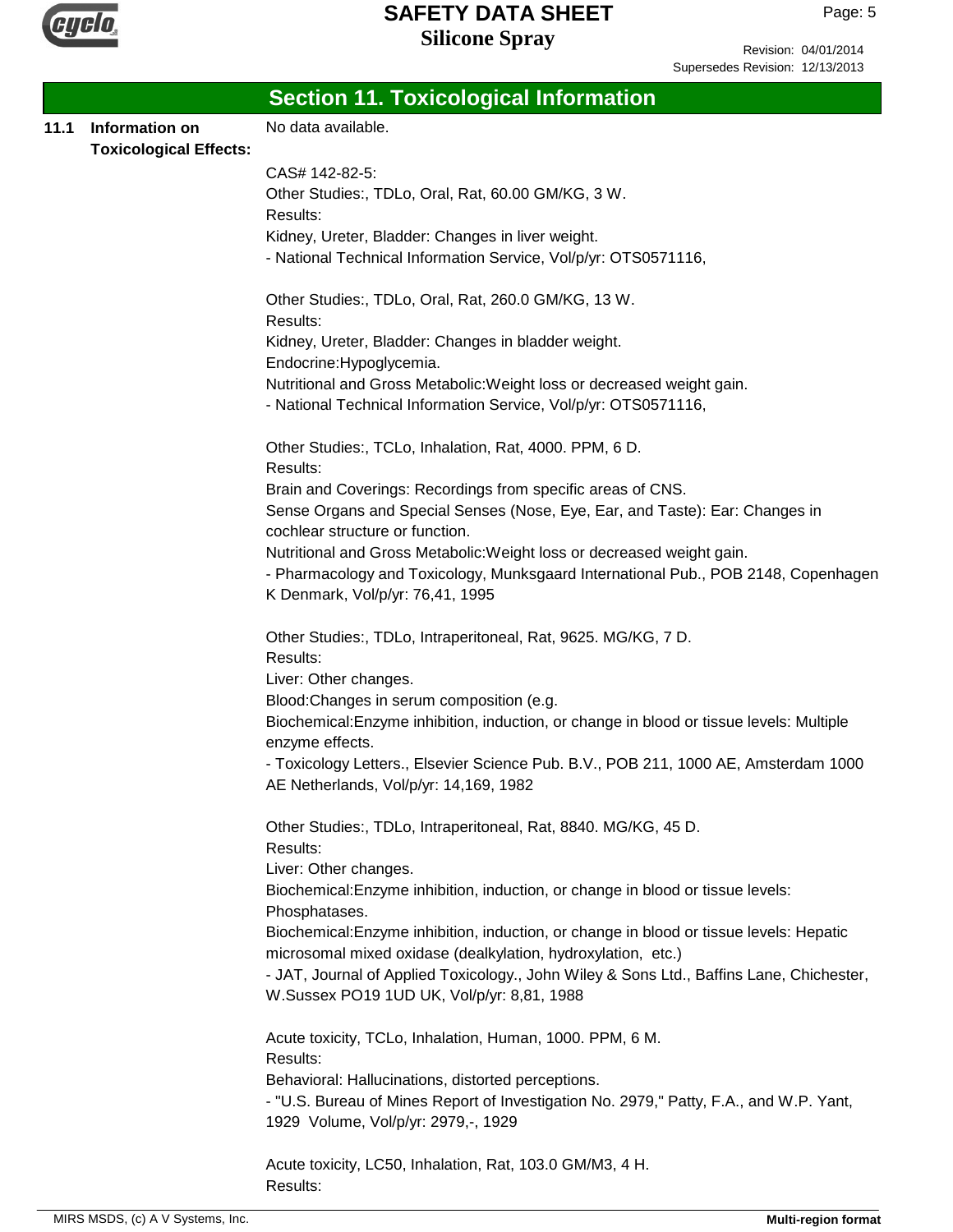

Revision: 04/01/2014 Supersedes Revision: 12/13/2013

Behavioral: Change in motor activity (specific assay). Behavioral: Alteration of classical conditioning.

- Gigiena Truda i Professional'nye Zabolevaniya.(Labor Hygiene and Occupational Disease), V/O Mezhdunarodnaya Kniga, Moscow 113095 Russia, Vol/p/yr: 32(10),23, 1988

Acute toxicity, LCLO, Inhalation, Mouse, 59.00 GM/M3, 41 M. Results: Behavioral: Convulsions or effect on seizure threshold. - Biochemische Zeitschrift., For publisher information, see EJBCAI, Berlin Germany,

Vol/p/yr: 115,235, 1921

Acute toxicity, LD50, Intravenous, Mouse, 222.0 MG/KG. Results: Brain and Coverings: Changes in circulation (hemorrhage,thrombosis, etc. Lungs, Thorax, or Respiration:Dyspnea. Gastrointestinal:Nausea or vomiting. - Journal of Pharmaceutical Sciences., American Pharmaceutical Assoc., 2215 Constitution Ave., NW, Washington, DC 20037, Vol/p/yr: 67,566, 1978

| CAS#       | <b>Hazardous Components (Chemical Name)</b> | <b>NTP</b> | <b>IARC</b> | <b>ACGIH</b> | <b>OSHA</b> |
|------------|---------------------------------------------|------------|-------------|--------------|-------------|
| 64742-47-8 | Hydrotreated light distillate (petroleum)   | n.a.       | n.a.        | A4           | n.a.        |
| 142-82-5   | Heptane                                     | n.a.       | n.a.        | n.a.         | n.a.        |
| 74-98-6    | Propane                                     | n.a.       | n.a.        | n.a.         | n.a.        |

# **Section 12. Ecological Information**

**Toxicity:**

#### **12.1** CAS# 142-82-5:

Effective concentration to 50% of test organisms., Water Flea (Daphnia magna), 82500. UG/L, 96 H, Intoxication,, Water temperature: 28.00 C (82.4 F) C. Results:

No observed effect.

- Acute Toxicity of Petroleum Products, Crude Oil andOil Refinery Effluent on Plankton, Benthic Invertebrates and Fish, Das, P.K.M.K., and S.K. Konar, 1988

LC50, Water Flea (Daphnia magna), 50.00 MG/L, 24 H, Intoxication,, Water temperature: 20.00 C (68.0 F) - 22.00 C (71.6 F) C, pH: 7.70, Hardness: 16.00 dH. Results:

No observed effect.

- Results of the Damaging Effect of Water Pollutants on Daphnia magna (Befunde der Schadwirkung Wassergefahrdender Stoffe Gegen Daphnia magna), Bringmann, G., and R. Kuhn, 1977

LC50, Western Mosquitofish (Gambusia affinis), adult(s), 4924000. UG/L, 48 H, Mortality, Water temperature: 20.00 C (68.0 F) - 27.00 C (80.6 F) C, pH: 8.90. Results:

Age Effects.

- Toxicity to Gambusia affinis of Certain Pure Chemicals in Turbid Waters, Wallen, I.E., W.C. Greer, and R. Lasater, 1957

LC50, Western Mosquitofish (Gambusia affinis), adult(s), 4924000. UG/L, 24 H, Mortality,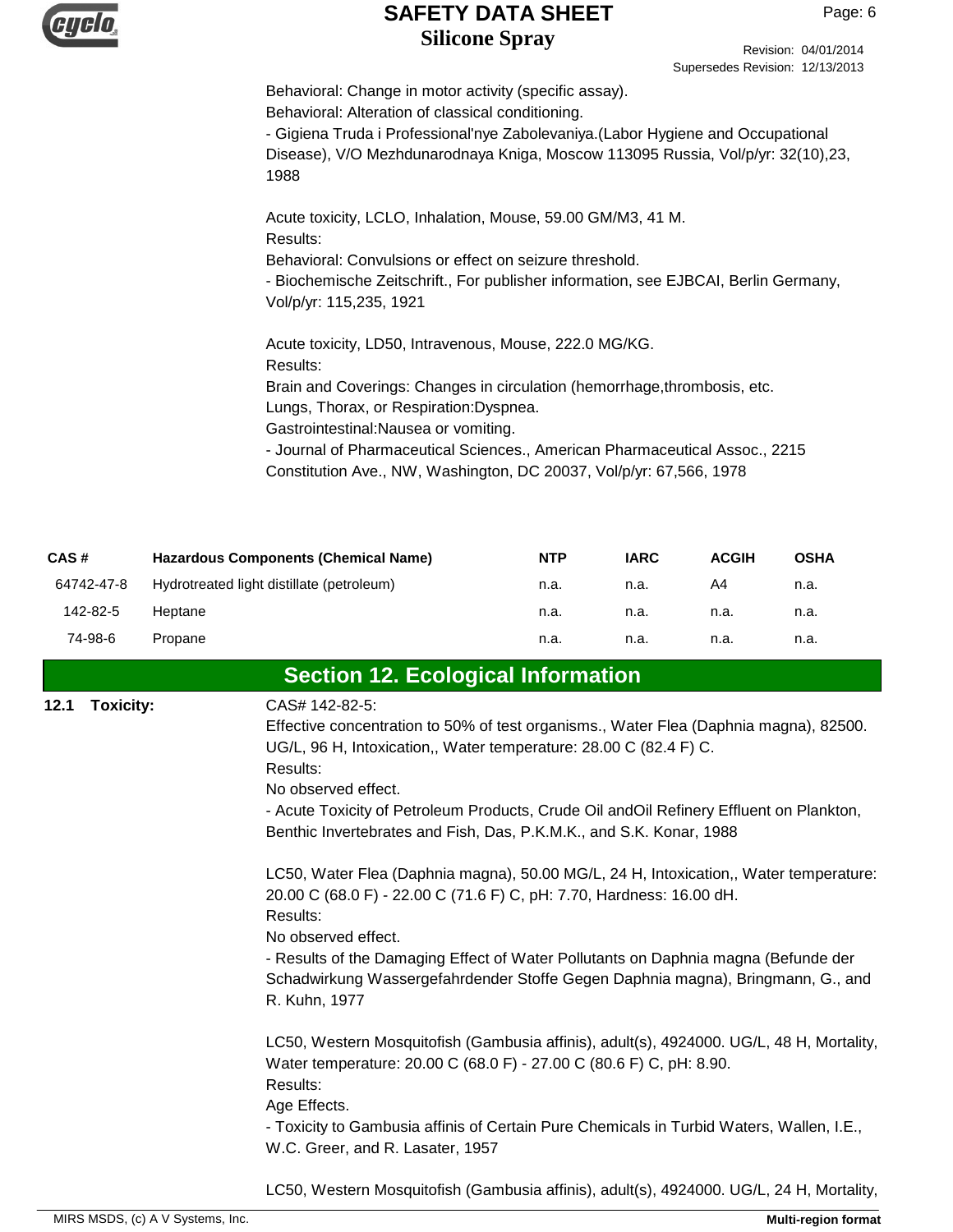

Revision: 04/01/2014 Supersedes Revision: 12/13/2013

Water temperature: 20.00 C (68.0 F) - 27.00 C (80.6 F) C, pH: 8.90. Results:

Age Effects.

- Toxicity to Gambusia affinis of Certain Pure Chemicals in Turbid Waters, Wallen, I.E., W.C. Greer, and R. Lasater, 1957

Not reported., Western Mosquitofish (Gambusia affinis), adult(s), 5600000. UG/L, 96 H, Mortality, Water temperature: 20.00 C (68.0 F) - 27.00 C (80.6 F) C, pH: 8.90. Results:

No observed effect.

- Toxicity to Gambusia affinis of Certain Pure Chemicals in Turbid Waters, Wallen, I.E., W.C. Greer, and R. Lasater, 1957

LC50, Western Mosquitofish (Gambusia affinis), adult(s), 4924000. UG/L, 96 H, Mortality, Water temperature: 20.00 C (68.0 F) - 27.00 C (80.6 F) C, pH: 8.90. Results:

No observed effect.

- Toxicity to Gambusia affinis of Certain Pure Chemicals in Turbid Waters, Wallen, I.E., W.C. Greer, and R. Lasater, 1957

Not reported., Coho Salmon,Silver Salmon (Oncorhynchus kisutch), 100000. UG/L, 96 H, Mortality, Water temperature: 8.00 C (46.4 F) C, pH: 8.10.

Results:

Age Effects.

- Effects of Some Components of Crude Oil on Young Coho Salmon, Morrow, J.E., R.L. Gritz, and M.P. Kirton, 1975

LC50, Mozambique Tilapia (Oreochromis mossambicus), 375000. UG/L, 96 H, Mortality, Water temperature: 27.80 C (82.0 F) C.

Results:

No observed effect.

- Acute Toxicity of n-Heptane and n-Hexane on Worm and Fish, Ghatak, D.B., M.M. Hossain, and S.K. Konar, 1988

LC50, Midge Family (Chironomidae), larva(e), 838000. UG/L, 96 H, Intoxication,, Water temperature: 28.00 C (82.4 F) C, pH: 7.00, Hardness: 260.00 MG/L. Results:

No observed effect.

- Acute Toxicity of Petroleum Products, Crude Oil andOil Refinery Effluent on Plankton, Benthic Invertebrates and Fish, Das, P.K.M.K., and S.K. Konar, 1988

Effective concentration to 50% of test organisms., Algae (Algae), 1500. UG/L, 8 H, Physiology.

Results:

No observed effect.

- Gulf Underwater Flare Experiment (GUFEX): Effects of Hydrocarbons on Phytoplankton, Brooks, J.M., G.A. Fryxell, D.F. Reid, and W.M. Sackett, 1977

Not reported., Pacific Oyster (Crassostrea gigas), egg(s), 3400000. UG/L, 48 H, Mortality, Water temperature: 20.00 C (68.0 F) - 21.50 C (70.7 F) C. Results:

No observed effect.

- The Effect of Alaskan Crude Oil and Selected Hydrocarbon Compounds on Embryonic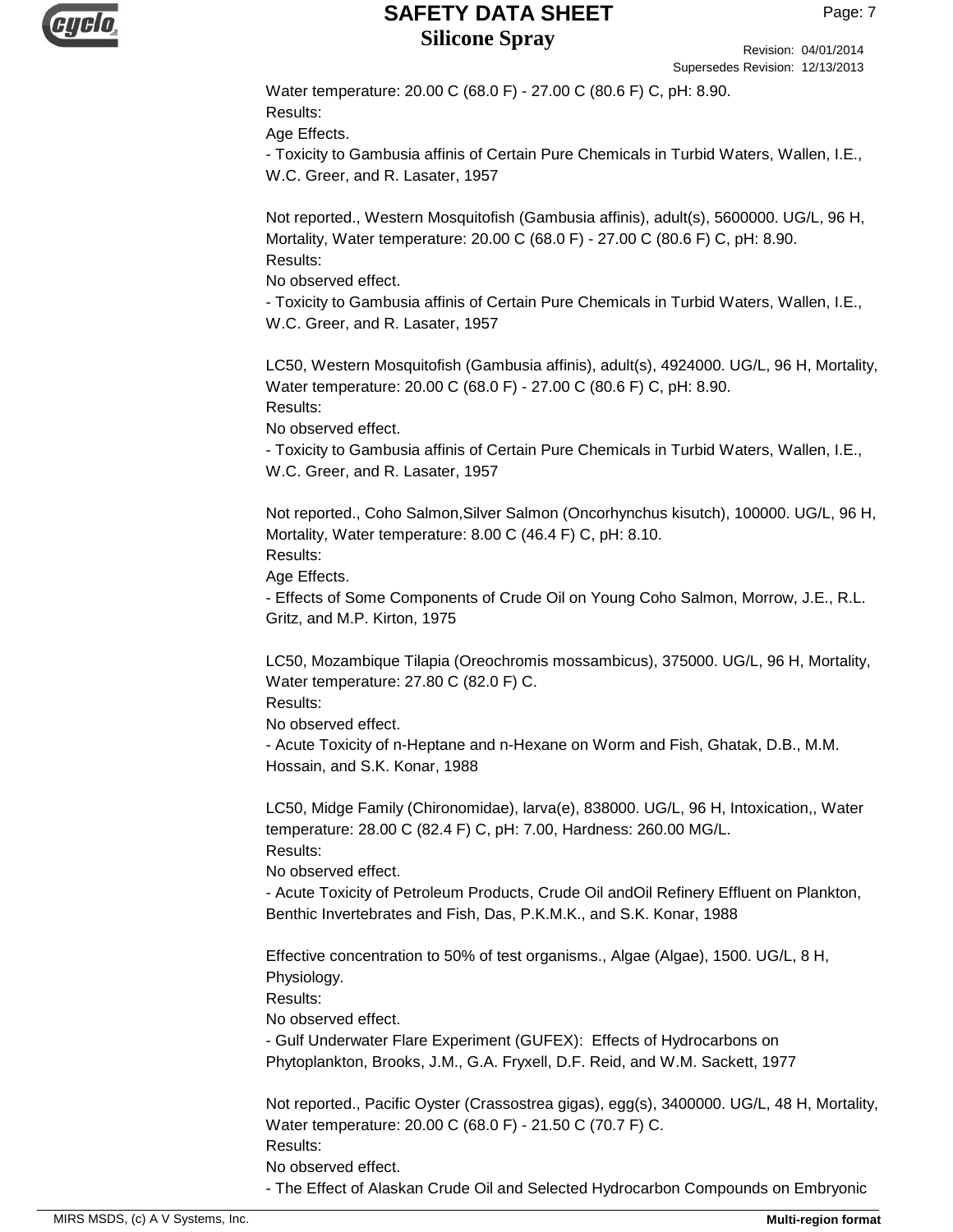

Revision: 04/01/2014 Supersedes Revision: 12/13/2013

Development of the Pacfic Oyster, Crassostrea gigas, Legore, R.S., 1974

LC50, Oligochaete (Branchiura sowerbyi), 2500000. UG/L, 96 H, Mortality, Water temperature: 27.80 C (82.0 F) C. Results:

No observed effect.

- Acute Toxicity of n-Heptane and n-Hexane on Worm and Fish, Ghatak, D.B., M.M. Hossain, and S.K. Konar, 1988

Effective concentration to 50% of test organisms., Snail (Viviparus bengalensis), 472000. UG/L, 96 H, Intoxication,, Water temperature: 28.00 C (82.4 F) C. Results:

No observed effect.

- Acute Toxicity of Petroleum Products, Crude Oil andOil Refinery Effluent on Plankton, Benthic Invertebrates and Fish, Das, P.K.M.K., and S.K. Konar, 1988

Lethal concentration to 0% of test organisms., Carp (Leuciscus idus ssp. melanotus), 220.0 MG/L, 48 H, Mortality.

Results:

No observed effect.

- Results of the Investigation of 200 Chemical Compounds for Acute Fish Toxicity with the Golden Orfe Test (Ergebnisse der Untersuchung von 200 Chemischen Verbindungen auf Akute Fischtoxizitat mit dem Goldorfentest), Juhnke, I., and D. Luedemann, 1978

LC50, Carp (Leuciscus idus ssp. melanotus), 270.0 MG/L, 48 H, Mortality. Results:

No observed effect.

- Results of the Investigation of 200 Chemical Compounds for Acute Fish Toxicity with the Golden Orfe Test (Ergebnisse der Untersuchung von 200 Chemischen Verbindungen auf Akute Fischtoxizitat mit dem Goldorfentest), Juhnke, I., and D. Luedemann, 1978

Lethal concentration to 100% of test organisms., Carp (Leuciscus idus ssp. melanotus), 350.0 MG/L, 48 H, Mortality.

Results:

No observed effect.

- Results of the Investigation of 200 Chemical Compounds for Acute Fish Toxicity with the Golden Orfe Test (Ergebnisse der Untersuchung von 200 Chemischen Verbindungen auf Akute Fischtoxizitat mit dem Goldorfentest), Juhnke, I., and D. Luedemann, 1978

Lethal concentration to 0% of test organisms., Carp (Leuciscus idus ssp. melanotus), 1370. MG/L, 48 H, Mortality.

Results:

No observed effect.

- Results of the Investigation of 200 Chemical Compounds for Acute Fish Toxicity with the Golden Orfe Test (Ergebnisse der Untersuchung von 200 Chemischen Verbindungen auf Akute Fischtoxizitat mit dem Goldorfentest), Juhnke, I., and D. Luedemann, 1978

LC50, Carp (Leuciscus idus ssp. melanotus), 2940. MG/L, 48 H, Mortality. Results:

No observed effect.

- Results of the Investigation of 200 Chemical Compounds for Acute Fish Toxicity with the Golden Orfe Test (Ergebnisse der Untersuchung von 200 Chemischen Verbindungen auf Akute Fischtoxizitat mit dem Goldorfentest), Juhnke, I., and D. Luedemann, 1978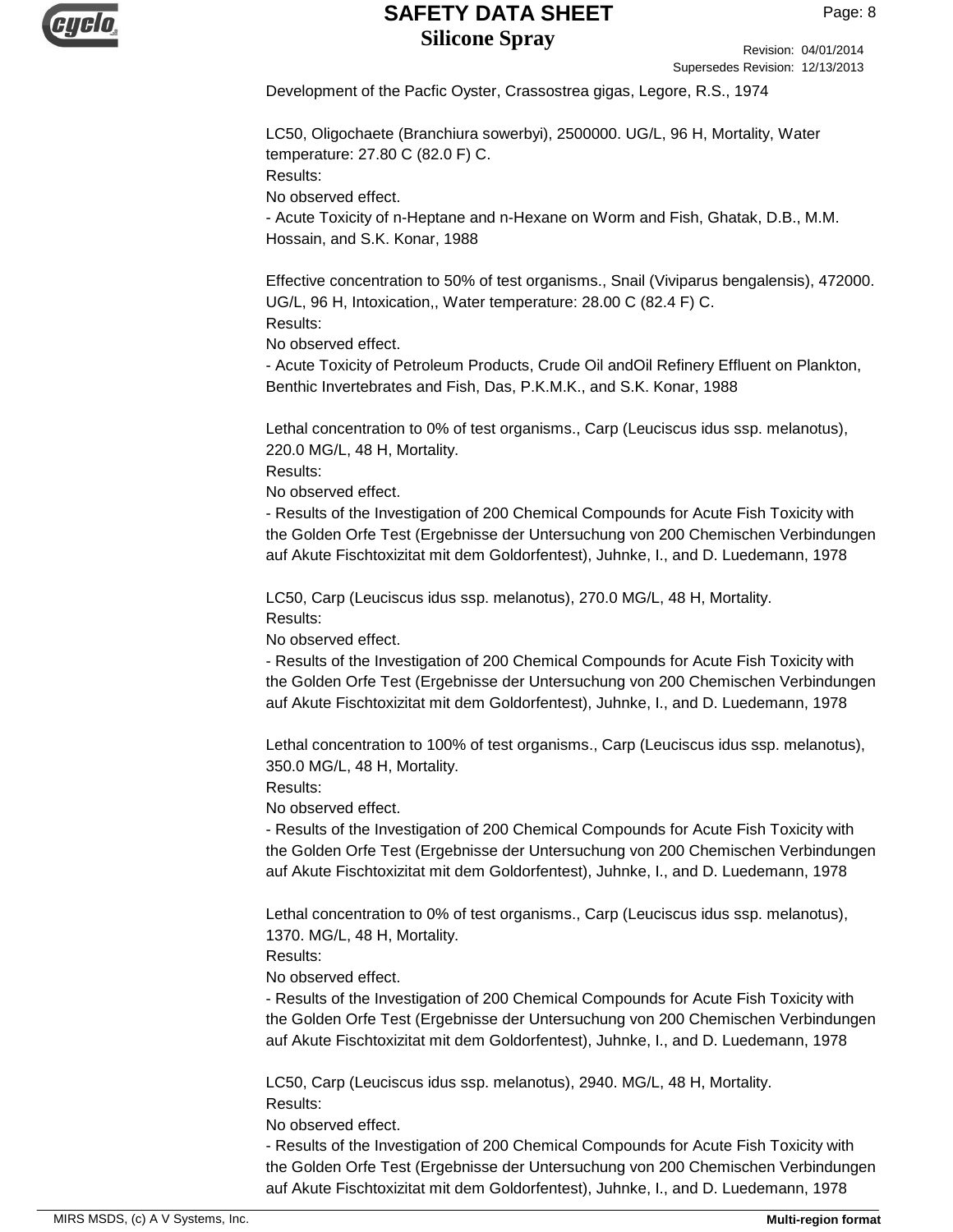

Lethal concentration to 100% of test organisms., Carp (Leuciscus idus ssp. melanotus), 3420. MG/L, 48 H, Mortality.

Results:

No observed effect.

- Results of the Investigation of 200 Chemical Compounds for Acute Fish Toxicity with the Golden Orfe Test (Ergebnisse der Untersuchung von 200 Chemischen Verbindungen auf Akute Fischtoxizitat mit dem Goldorfentest), Juhnke, I., and D. Luedemann, 1978

# **Section 13. Disposal Considerations**

**13.1 Waste Disposal** Disposal should be made in accordance with federal, state and local regulations. **Method:**

# **Section 14. Transport Information**

# **DOT Proper Shipping Name:** Consumer Commodity **DOT Hazard Class:** ORM-D ORM-D **UN/NA Number: 14.1 LAND TRANSPORT (US DOT): ADR/RID Shipping Name:** Aerosols, 2.1, Ltd. Qty **14.1 LAND TRANSPORT (European ADR/RID): UN Number:** 1950 **Hazard Class:** N.A. **ADR Classification:** 2.1 **IMDG/IMO Shipping Name:** Aerosols, 2.1, Ltd. Qty **14.2 MARINE TRANSPORT (IMDG/IMO): UN Number:** 1950 **Packing Group: Hazard Class:** N.A. **IMDG Classification:** 2.1 **ICAO/IATA Shipping Name:** Aerosols, flammable, 2.1, Ltd Qty **14.3 AIR TRANSPORT (ICAO/IATA): UN Number:** 1950 **Hazard Class:** N.A. **IATA Classification:** 2.1 **CAS # Hazardous Components (Chemical Name) Section 15. Regulatory Information S. 302 (EHS) S. 304 RQ S. 313 (TRI) EPA SARA (Superfund Amendments and Reauthorization Act of 1986) Lists** 64742-47-8 Hydrotreated light distillate (petroleum) No No No 142-82-5 Heptane No No No 74-98-6 Propane No No No **CAS # Hazardous Components (Chemical Name) Other US EPA or State Lists** 64742-47-8 Hydrotreated light distillate (petroleum) CAA HAP,ODC: No; CWA NPDES: No; TSCA: Inventory; CA PROP.65: No; CA TAC, Title 8: No; MA Oil/HazMat: No; MI CMR, Part 5: No; NC TAP: No; NJ EHS: No; NY Part 597: No; PA HSL: No; SC TAP: No; WI Air: No 142-82-5 Heptane CAA HAP,ODC: No; CWA NPDES: No; TSCA: Inventory, 4 Test, 8A PAIR; CA PROP.65: No; CA TAC, Title 8: Title 8; MA Oil/HazMat: Yes; MI CMR, Part 5: No; NC TAP: No; NJ EHS: Yes - 1339; NY Part 597: No; PA HSL: Yes - 1; SC TAP: No; WI Air: No 74-98-6 Propane CAA HAP,ODC: No; CWA NPDES: No; TSCA: Inventory; CA PROP.65: No; CA TAC, Title 8: No; MA Oil/HazMat: Yes; MI CMR, Part 5: No; NC TAP: No; NJ EHS: Yes - 1594; NY Part